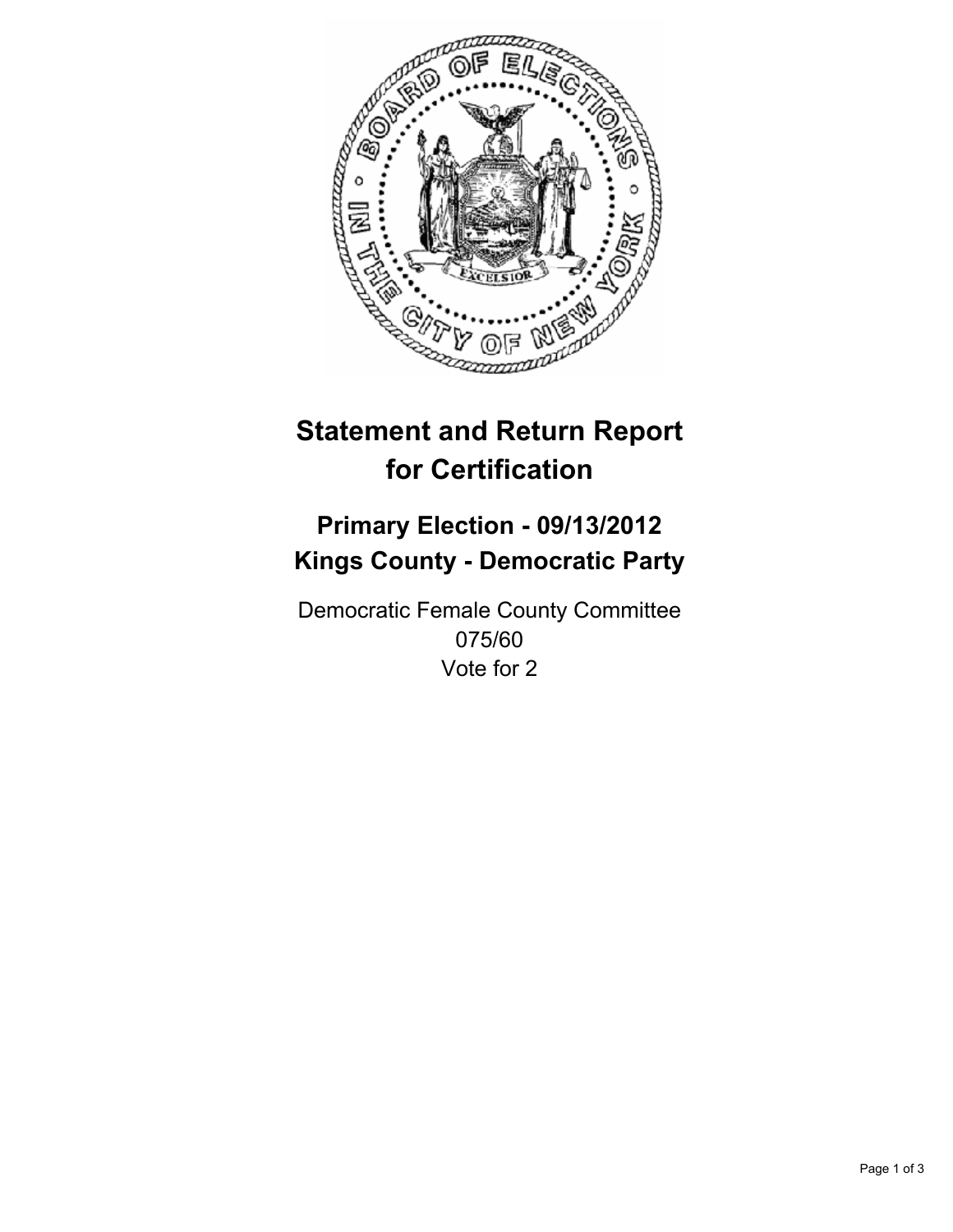

### **Assembly District 60**

| <b>PUBLIC COUNTER</b>                                    | 100 |
|----------------------------------------------------------|-----|
| <b>EMERGENCY</b>                                         | 0   |
| ABSENTEE/MILITARY                                        | 1   |
| <b>FEDERAL</b>                                           | 0   |
| <b>SPECIAL PRESIDENTIAL</b>                              | 0   |
| AFFIDAVIT                                                | 0   |
| <b>Total Ballots</b>                                     | 101 |
| Less - Inapplicable Federal/Special Presidential Ballots | 0   |
|                                                          |     |
| <b>Total Applicable Ballots</b>                          | 101 |
| <b>JOY SIMMONS</b>                                       | 44  |
| <b>HADASSA SIMMONS</b>                                   | 22  |
| <b>JUANITA E. DAVIS</b>                                  | 38  |
| ANNA APONTE                                              | 20  |
| UNATTRIBUTABLE WRITE-IN (WRITE-IN)                       | 1   |
| <b>Total Votes</b>                                       | 125 |